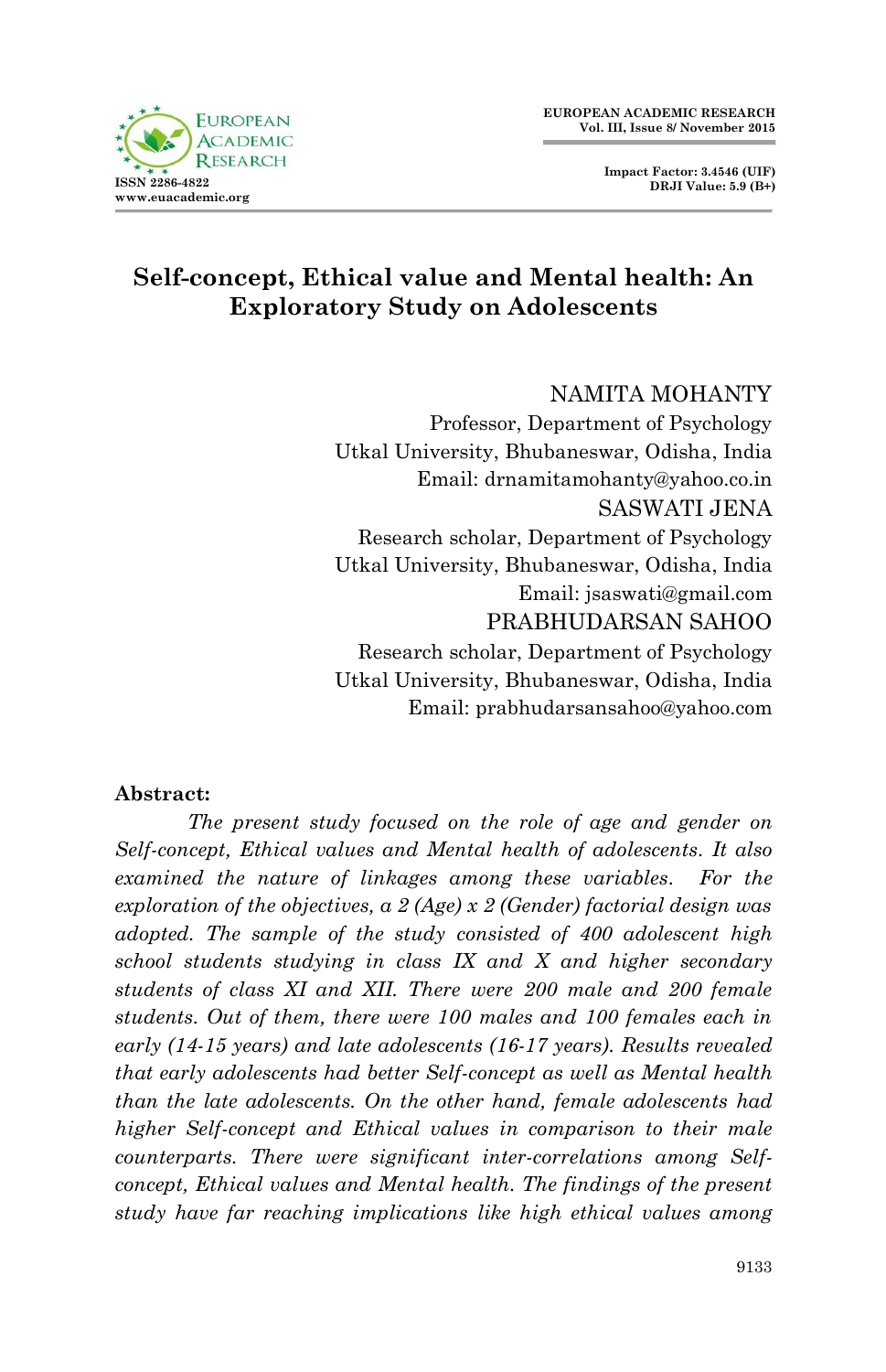*the female adolescents needs to be highlighted in policy making for the recruitment in important jobs as well as introducing counselling as an intervention programme to develop and strengthen Self-concept, Ethical values and Mental health among the adolescents, thereby enhancing the future human capital.*

**Key words**: adolescence, self-concept, ethical values, mental health

Adolescence is a transitional phase in life-span development that raises the eyebrows and curiosity among most of us. It is the period of gradual change from childhood to adulthood which normally begins with the onset of puberty. The important developmental tasks that need to be accomplished during adolescence are developing an identity and becoming independent. Experiences relating to this phase vary depending upon the variation in cultural dimensions of different societies. Irrespective of all these variations, significant changes are marked in biological, cognitive and socio-emotional domains (Santrock, 2007). Adolescents constitute 1.2 billionofworld"s population and such a huge number just cannot be ignored as they are the potential and promising human resources of the future. The primary focus during this stage is exploratory selfanalysis, self-evaluation and to develop an integrative and cohesive sense of self. In order to groom this part of human resource, optimum emphasis needs to be given on their appropriate and wholesome growth and development as well.

Self-concept begins to develop in this period, gets crystallized and shapes personality in later stages of development. Self-concept is defined as the sum total of how an individual views himself or herself (Tolor&Blumin, 1977; Felker, 1974). Developmental theorists like Festinger (1957) and Lecky (1951) have suggested that Self-concept is an important component of personality which maintains belief consistency and reduces cognitive dissonance. Thus, Selfconcept has been posited as the major mechanism in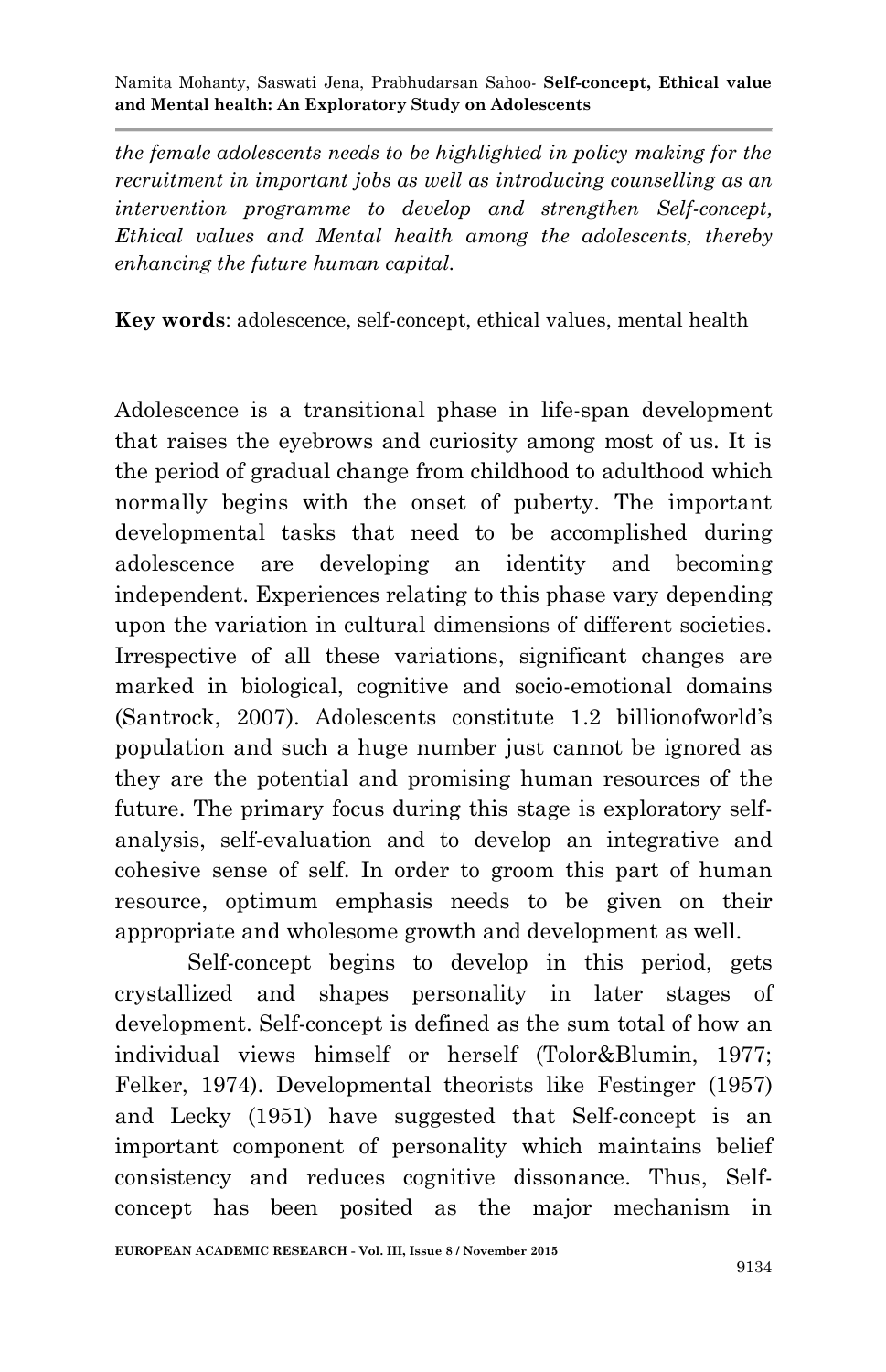maintaining psychological equilibrium (Felker,1974), it determines how experiences are to be interpreted and expectancies to be set. In other words, Self-concept is one's perception or image of one"s abilities and uniqueness. Initially one's self-concept is very general and changeable, but as one grows older, these self-perceptions become much more organized, detailed, and specific (Pastorino& Doyle-Portillo, 2013). Baumeister (1999) has conceptualized Self-concept as "the individual's belief about himself or herself, including the person's attributes and who and what the self is". It reflects that self-concept is a domain specific evaluation of self. Among many theorists, Bracken (1992) suggested that there are six specific domains related to self-concept like, social (the ability to interact with others), competence (ability to meet basic needs), affect (awareness of emotional states), physical (feelings about looks, health, physical condition, and overall appearance), Academic (success or failure in school) and family (how well one functions within the family unit).

Moral development runs parallel to cognitive development. During adolescence, boys and girls question about morality and ethics. They argue for a selfless and ethical society where people can have their independence, freedom and can live in peace and harmony. They vehemently oppose corruption, discrimination and social injustice that are being processed which act against the disciplined, rule abiding, honest and ethical citizens of the country. Ethical value is an important aspect of Self-concept.It is the combination of two terms, ethics and values and these two terms also play a major role in one"s life. Ethics is the guidelines or set of rules meant for an organization, institution or society. Values are the beliefs of an individual regarding the right and wrong practices. Thus, Ethics is more societal whereas value is more individual. As science and technology are important and inevitable in improving our materialistic life; likewise ethics, morals and values are also indispensable for one's healthy personal life and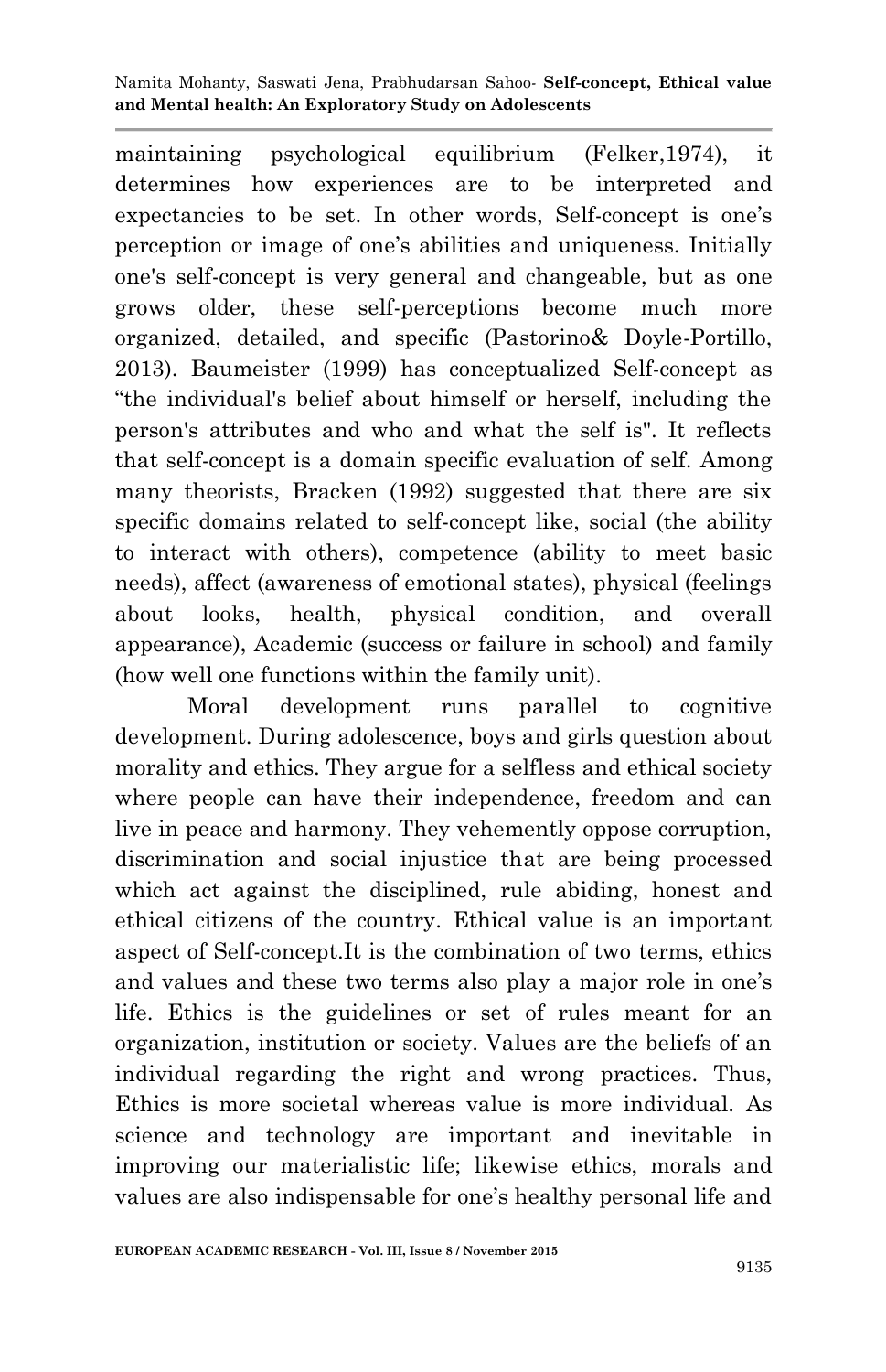attaining sound mental health. In the first decade of 21st century, many theorists became worried about the declining ethical values and morality among people across the age group (Borba, 2001). She viewed that this is not only the case for the American society, but many countries in the world are experiencing that youths are becoming violent, lacking in responsibility and respect for others as well as self-control. She emphasizes on two major reasons for this moral and ethical degradation among the youths. First, a number of critical social factors that nurture moral character are slowly disintegrating, such as adult supervision, models of moral behavior to imitate, meaningful adult relationships, personalized schools, community support, stability and adequate parenting. Second, children and adolescents are being steadily bombarded with outside messages that go against the values of their parents. The amount of negative messages in cyberspace, for example, is staggering. The main problem is that these and all other toxic influences are so entrenched in the culture that shielding the young generation from them is almost impossible. In other words this is labeled as "soul toxic syndrome".

The most vital aspect for appropriate development is to promote their mental health. Health is a broader concept including physical, social and mental health whereas mental health has been reported as an important parameter influencing individual"s various activities, and happiness. The Surgeon General"s Report on Mental Health (1999) defined mental health as "successful performance of mental function, resulting in productive activities, fulfilling relationships with other people, and the ability to change and to cope with adversity." On the contrary, mental illness refers to diagnosable mental disorders that are characterized by alterations in thinking, mood, or behavior associated with distress and/or impaired functioning." A report by the World Health Organization (WHO,2004) includes a similar distinction between mental health and mental illness.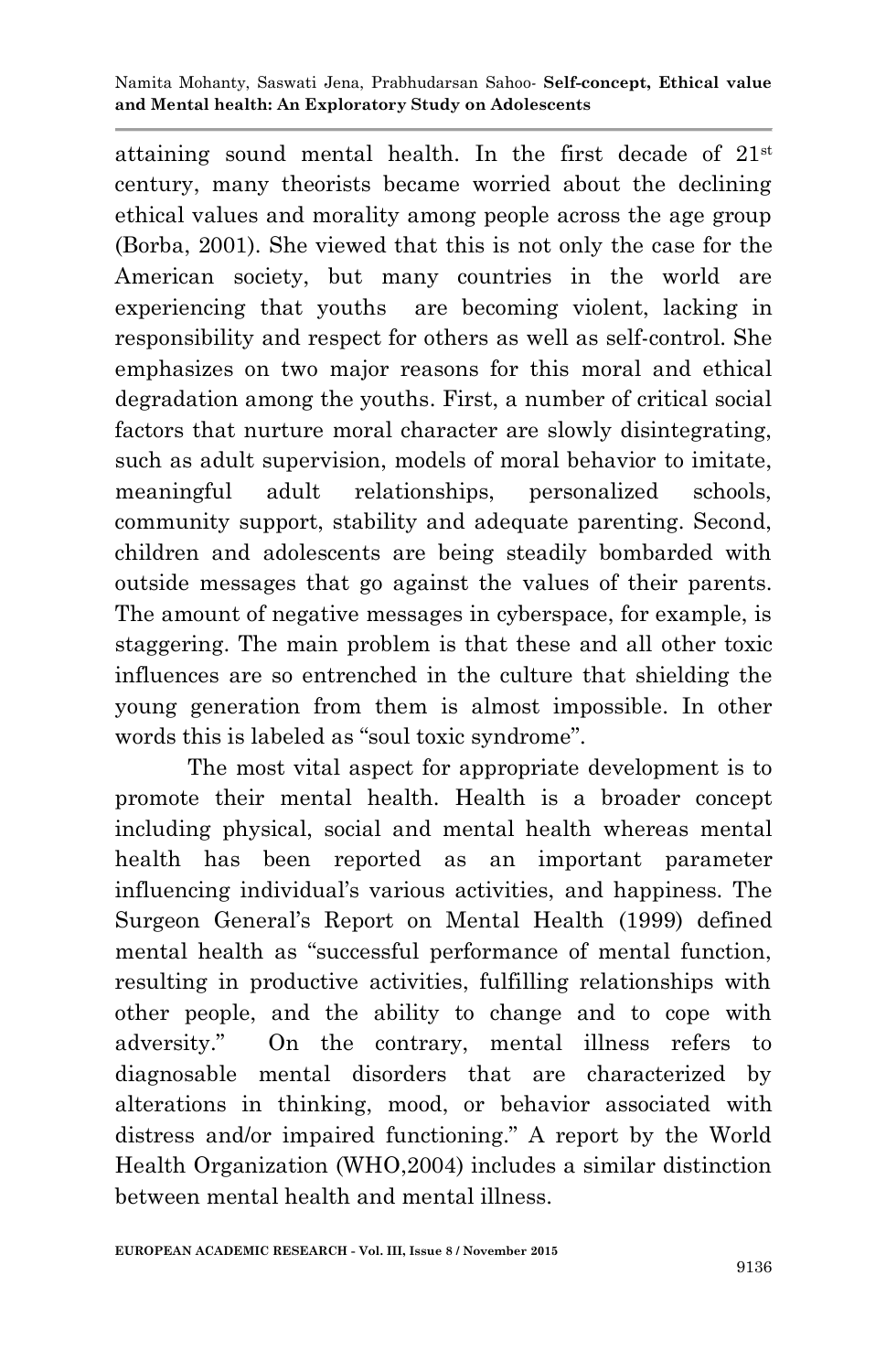Against this backdrop, the present research makes an attempt to study how age and gender influence the Self-concept, Ethical values and Mental health of adolescents. Moreover, the study has potential strength as adolescence is the critical phase where many changes begin and these changes have a strong impact on their personality. Psychologists and therapists are using intervention strategies to bring in positive changes in the attitudes, thoughts and beliefs of individuals, thereby enhancing their mental health for a stress free life and a hassle free living. This is very much applicable to our young adolescents of the present time who are exposed to continuous academic pressure, relationship turbulence and ethical crises.

## **Objectives**

The present study aimed to explore the following objectives,

- 1. To find out the role of age on Self-concept, Ethical values and Mental health of adolescents.
- 2. To examine the effect of gender on adolescents" Self-concept, Ethical values and Mental health.
- 3. To assess the interaction effect of age and gender on Selfconcept, Ethical values and Mental health of adolescents.
- 4. To identify the linkages among self-concept, ethical value and mental health.

## **Design**

The study was based on a 2 (Age) x 2 (Gender) factorial design. The independent variables were the Age (Early Adolescents and Late Adolescents) and Gender (Boys and Girls) of the high school and higher secondary students. The dependent measures were students" Self-concept, Ethical values and Mental health.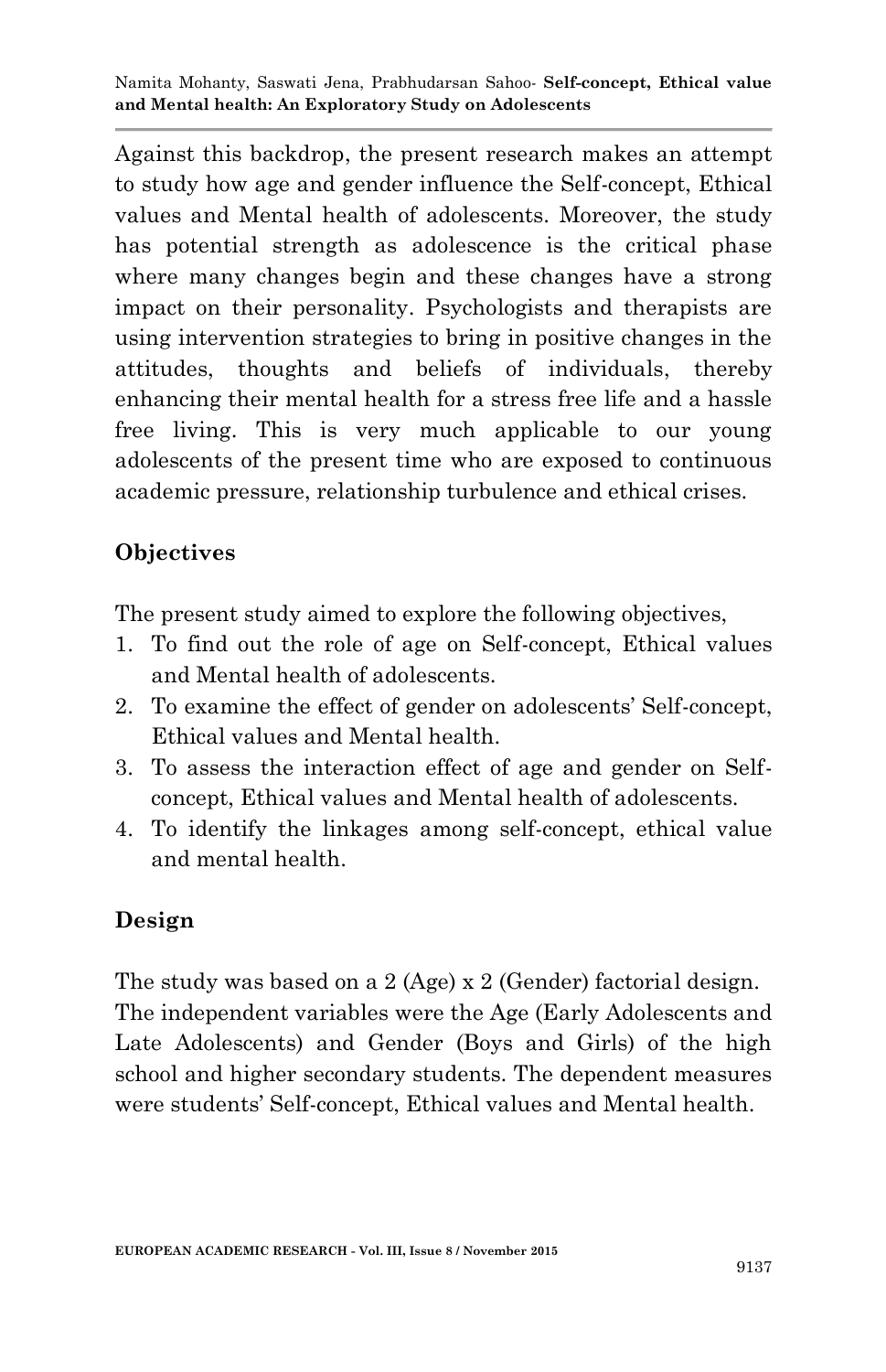# **Sample**

The sample for the present study consisted of 400 adolescents. There were 200 subjects in the early adolescent group (14 years to 15 years) and 200 in the late adolescent group (16 years to 17 years). In each age group there were 100 boys and 100 girls. Early adolescents were taken from class IX and X and late adolescents were from class XI and XII. The sample was selected by purposive randomized sampling technique and they were taken from an urban English medium school located in Bhubaneswar, Odisha.

# **Tools**

Three measuring instruments were used in the present study and these were described below.

1. **Self- concept Questionnaire**(Sarswat, 1992) The questionnaire had 48 items based on six dimensions. These dimensions were: Physical, Social, Temperamental, Educational, Moral and Intellectual. There are eight items under each dimension. Subjects had to respond to the items on a five point scale from most acceptable to least acceptable. The reliability of the scale was .91 and the validity of the scale was .82.

## 2. **Ethical values Scale** (Lussier, 1993)

This scale consisted of 15 statements. Subjects had to respond to the items on a four point scale. The subject was asked to judge the frequency of his behavior corresponding to each statement and mark R (regularly), O (occasionally), S (seldom) N (never) against each statement as per the instructions provided to him. Each R response got 1 point, O response got 2 points, S response received 3 points and N response 4 points. The points secured by the subject were added to obtain the total score. The range for the subject's score was 15 to 60. The higher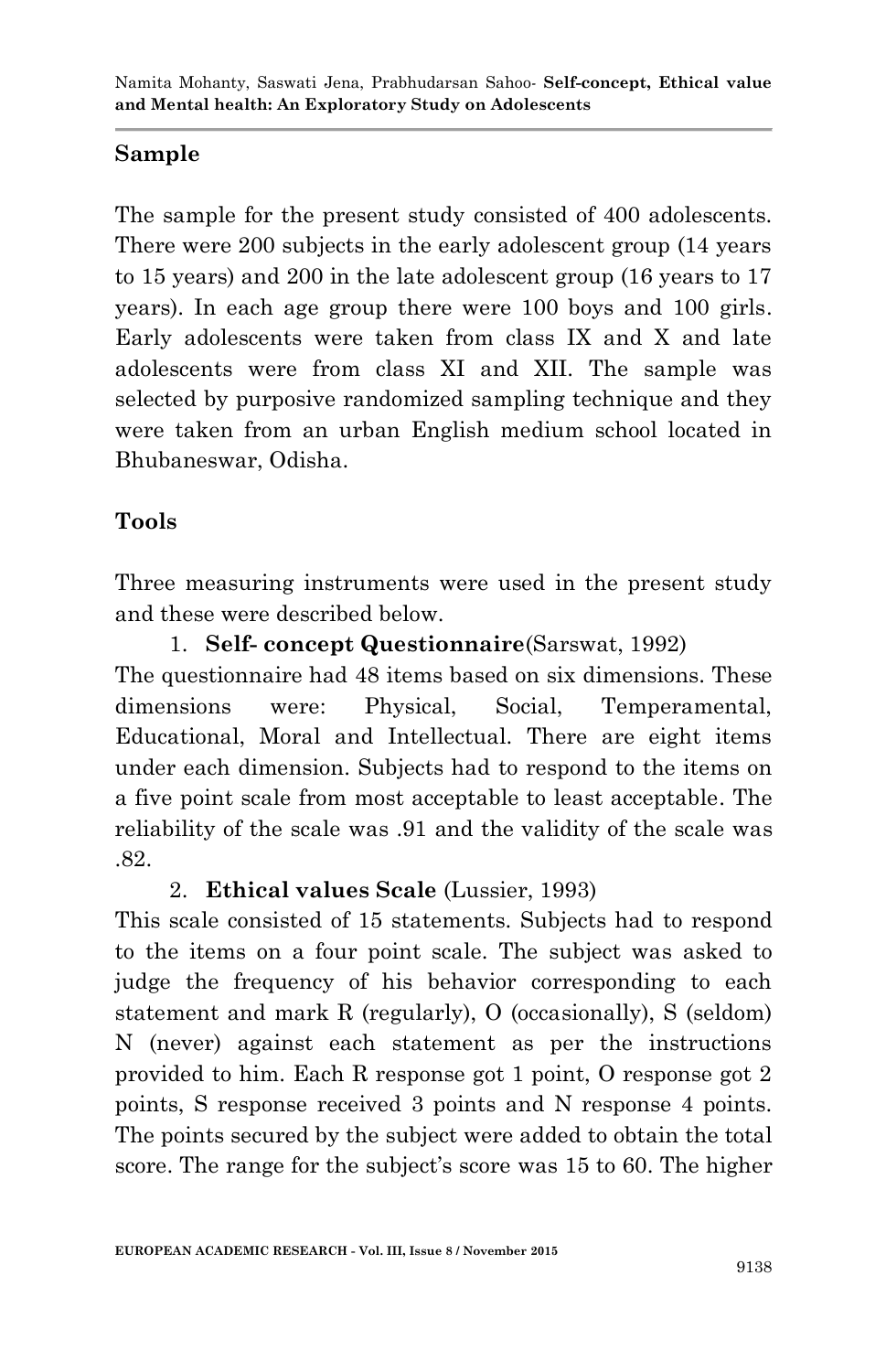the score, higher was the ethical value. The reliability of the scale was .85 and the validity of the scale was .74.

3. **Mental Health Inventory**(Jagdish and Srivastava, 1996)

The inventory consisted of 54 items based on 6 dimensions to measure Mental health namely, Positive self-evaluation, Perception of reality, Integration of personality, Autonomy, Group oriented attitudes and Environmental competence. Items were to be rated on 4 point scale. The response and the scoring of true keyed (positive) statements were like the following, Always (4), Often (3), Rarely (2), Never (1) and) for false keyed (Negative) statements, it was like Always (1), Often (2), Rarely (3) and Never (4). The reliability of the inventory was .73 and the validity of the inventory was .57.

# **Procedure**

Through prior appointment permission from the school Principal was taken to conduct psychological tests on 400 students of the school. The very purpose of the research was explained to the students and they were assured of the confidentiality of data. Tests were administered in groups inside the class rooms during free periods. These tests were administered over two days. On the first day, tests on Selfconcept and Ethical values were administered and on the next day Mental health test was administered. For each subject, the filled in questionnaires were compiled for the convenience of scoring and subsequent analysis.

## **Result**

Data have been analyzed using Analysis of variance, Mean and Standard Deviation to arrive at the significance level and to draw definite conclusions on group difference and interaction effects. Results are given below.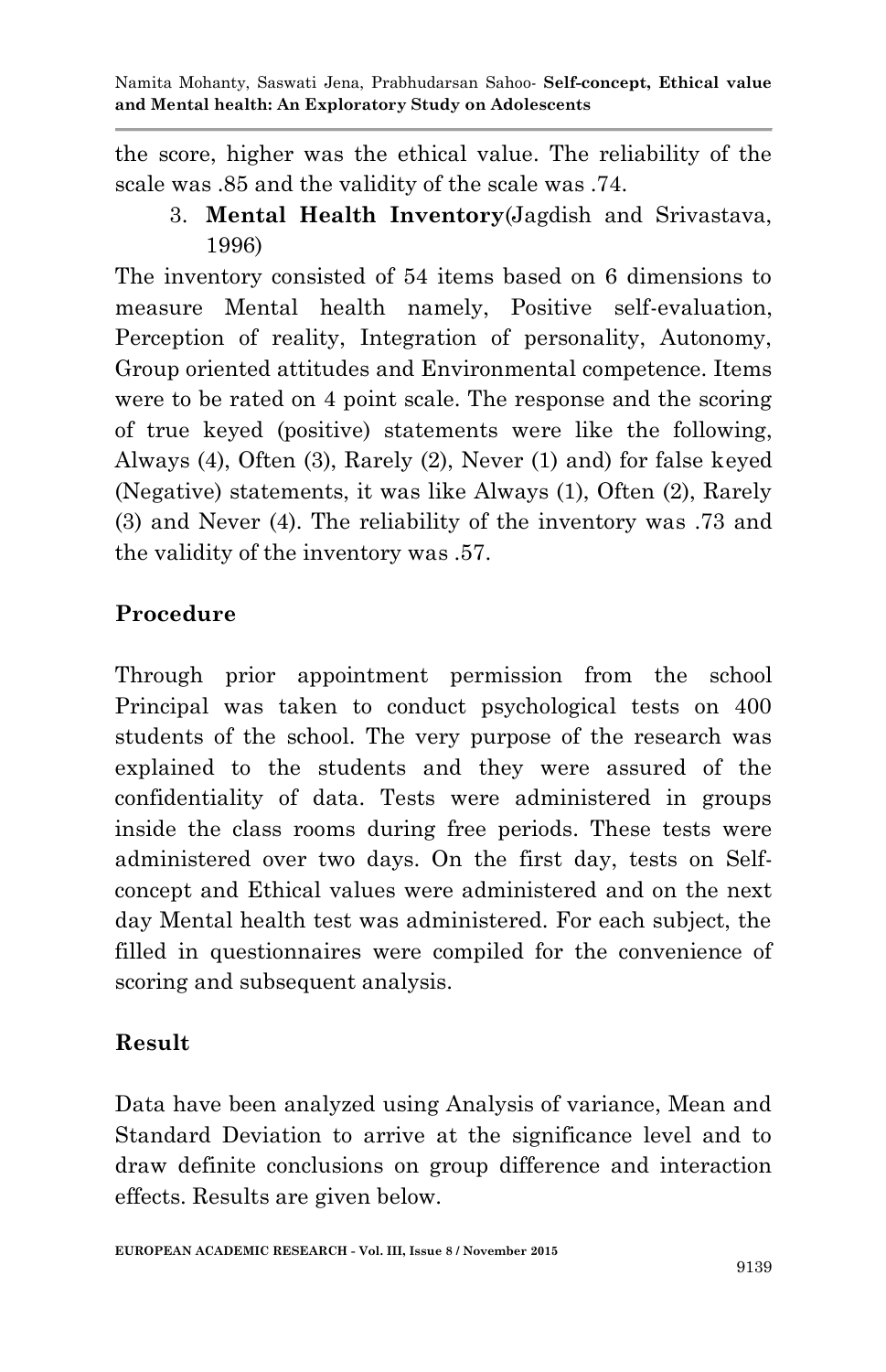| ANOVA on Self-concept scores of Adolescent students |                |     |              |          |  |
|-----------------------------------------------------|----------------|-----|--------------|----------|--|
| Source                                              | Sum of squares | df  | Mean Squares | F        |  |
| Age                                                 | 5707.80        |     | 5707.80      | $26.41*$ |  |
| Gender                                              | 2616.32        |     | 2616.32      | $12.11*$ |  |
| Age x Gender                                        | 627.50         |     | 627.50       | 2.90     |  |
| Error                                               | 85553.97       | 396 | 216.04       |          |  |

 $*_{p<.001}$ 

**Table – 1**

Results in Table-1 show that Age has a significant main effect on Self-concept of students, F(1,396) = 26.41, p<.001**.** The main effect of Gender on Self-concept of adolescent students is also found to be significant  $F(1,396) = 12.11$ , p<0.001. But there is no significant interaction effect of Age x Gender on Self-concept of Adolescents  $F(1,396) = 2.90$ , p>.05.

**Table - 2**

**Mean and SD of Self-concept scoresof Adolescent students**

| Age               | Male   |       | Female |       | Combined |       |
|-------------------|--------|-------|--------|-------|----------|-------|
|                   | Mean   | SD.   | Mean   | SD.   | Mean     | SD    |
| Early Adolescents | 171.77 | 13.93 | 174.38 | 15.87 | 173.07   | 14.95 |
| Lateadolescents   | 161.71 | 13.63 | 169.33 | 15.22 | 165.52   | 14.91 |
| Combined          | 166.74 | 14.64 | 171.85 | 15.72 | 169.29   | 15.39 |

In Table -2 comparison of mean scores of Self- concept of Students indicate that early adolescent students have higher Self-concept(M=173.07) than late adolescent students (M=165.52). Likewise, female adolescent students (M=171.85) havebetter higher Self-concept than their male counterparts (M=166.74).

### **Figure-1 showing mean Self-concept scores of Early and Late adolescence**



**EUROPEAN ACADEMIC RESEARCH - Vol. III, Issue 8 / November 2015**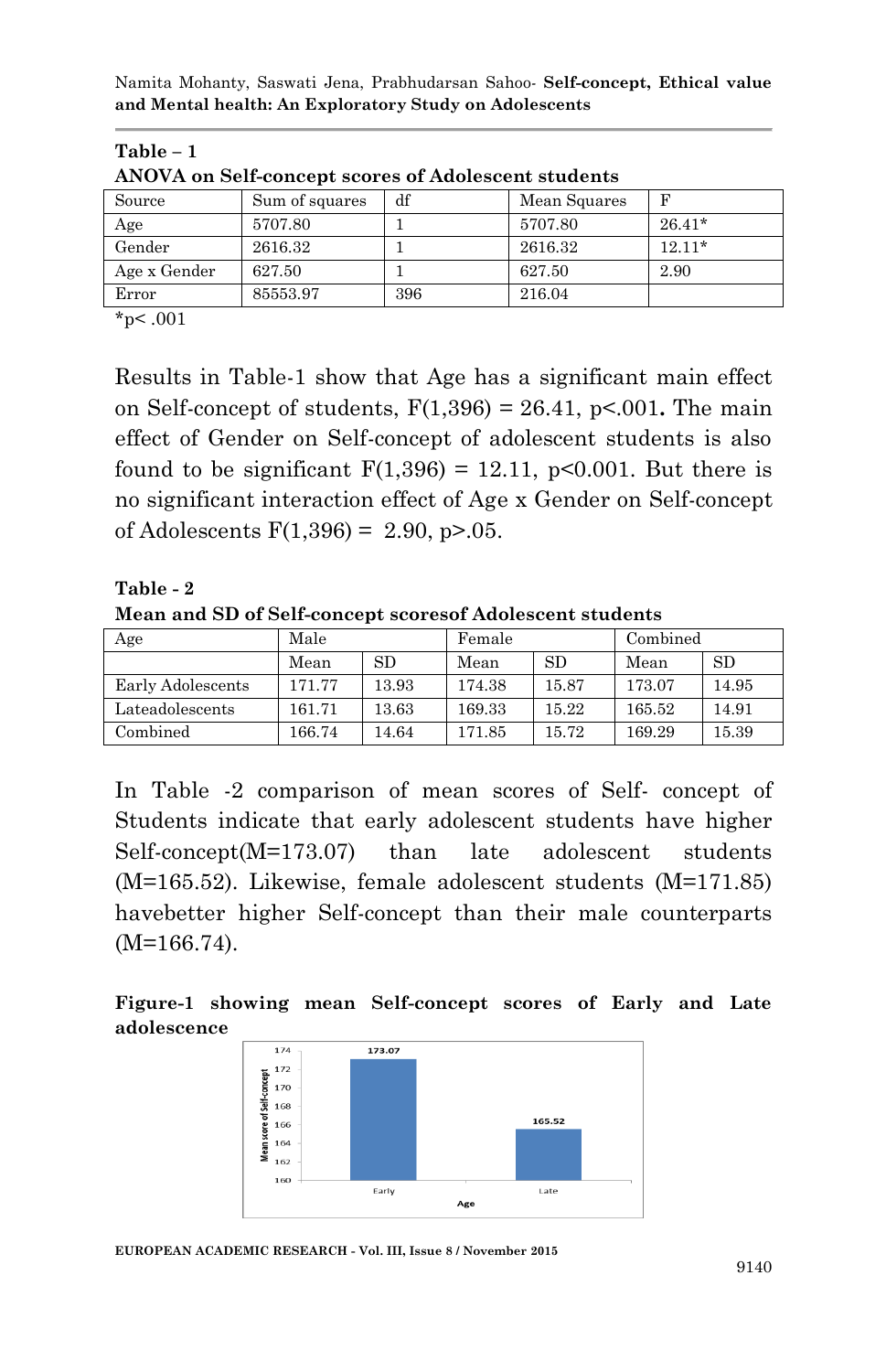#### **Figure-2 showing mean Self-concept scores of Male and Female adolescents**



**Table - 3 ANOVA on Ethical valuesscores of Adolescent students**

| Source       | Sum of squares | df  | Mean Squares |          |
|--------------|----------------|-----|--------------|----------|
| Age          | 78.32          |     | 78.32        | 1.81     |
| Gender       | 1221.50        |     | 1221.50      | $28.26*$ |
| Age x Gender | 6.00           |     | 6.00         | .13      |
| Error        | 17113.11       | 396 | 43.21        |          |

 $*_{p<.001}$ 

In Table -3 results indicate that the main effect of Age  $F(1,396) =$ 1.81, p> .05 on Ethical values of adolescent students is not significant, but Gender has a significant main effect on Ethical values of students,  $F(1,396) = 28.26$ ,  $p<0.01$ . On the other hand, there is no significant interaction effect of Age x Gender on Ethical values of Adolescents  $F(1,396) = 0.13$ , p> .05.

**Table - 4 Mean and SD of Ethical value scores of Adolescent students**

| Age      | Male  |      | Female |      | Combined |      |
|----------|-------|------|--------|------|----------|------|
|          | Mean  | SD   | Mean   | SD   | Mean     | SD   |
| Early    | 46.56 | 8.74 | 50.30  | 5.36 | 48.43    | 7.47 |
| Late     | 45.92 | 5.05 | 49.17  | 6.48 | 47.54    | 6.02 |
| Combined | 46.24 | 7.13 | 49.73  | 5.96 | 47.98    | 6.79 |

Comparison of mean scores in Result Table – 4 reveals that score on Ethical values of students in early adolescents (M=48.43) is at par with late adolescent students (M=47.54). Whereas female adolescent students show higher Ethical values (M=49.73) than their male counterparts (M=46.24).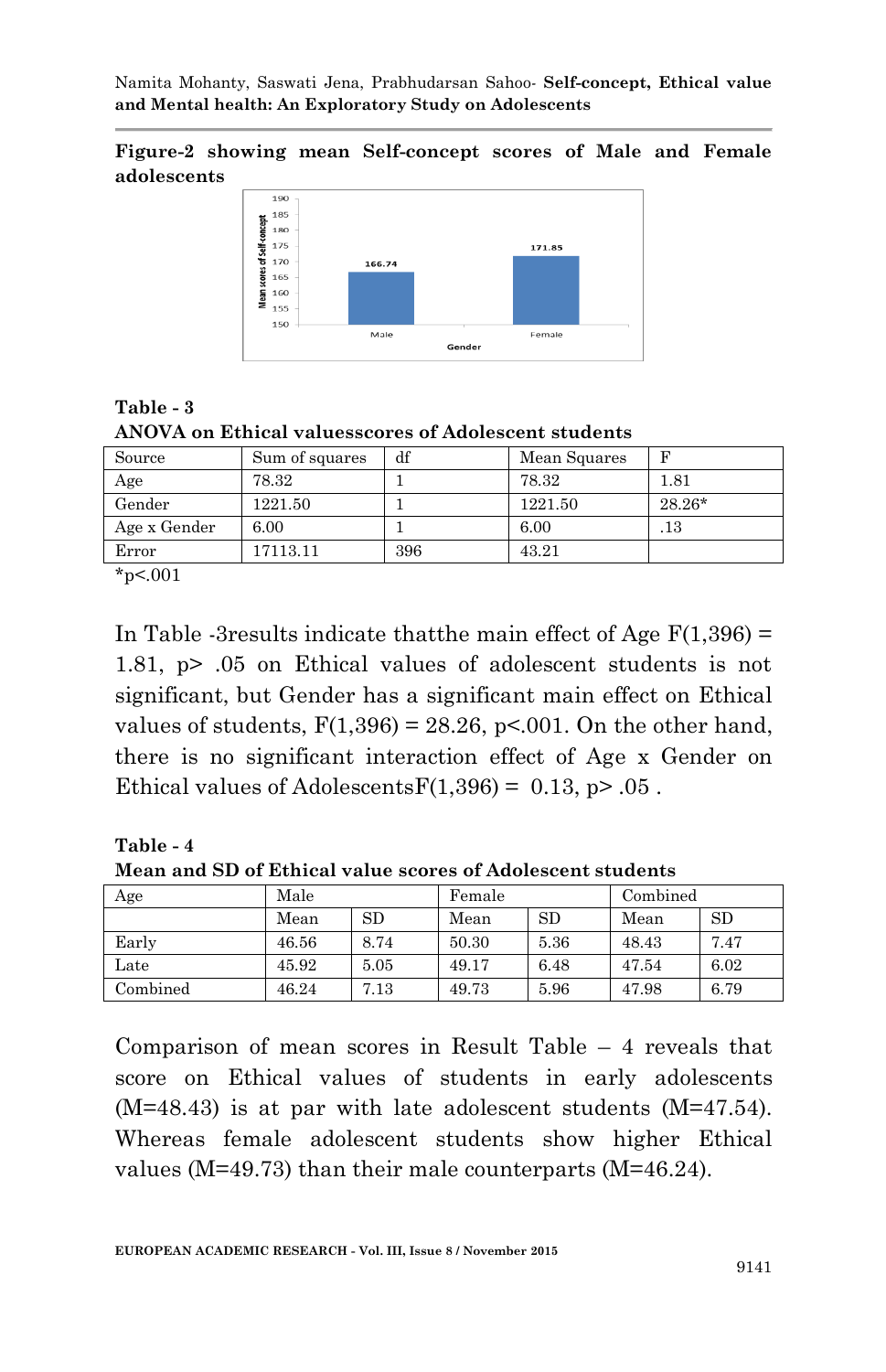#### **Figure-3 showing mean Ethical value scores of Male and Female adolescents**



### **Table-5 ANOVA on Mental health scores of Adolescent students**

| Source       | Sum of squares | df  | Mean Squares |          |
|--------------|----------------|-----|--------------|----------|
| Age          | 7832.25        |     | 7832.25      | $34.95*$ |
| Gender       | 533.61         |     | 533.61       | 2.38     |
| Age x Gender | 75.69          |     | 75.69        | .33      |
| Error        | 88724.36       | 396 | 224.05       |          |

 $*_{p<.001}$ 

Result Table–5 shows that there is a significant main effect of Age on Mental health of adolescent students,  $F(1,396) = 34.95$ , p<.001. But there isno significant main effect of Gender,  $F(1,396) = 2.38$ , p>.05. Moreover, there is no significant interaction effect of Age x Gender on Mental health of the subjects  $F(1,396) = .33, p > .05,$ 

#### **Table-6**

**Mean and SD of Mental health scores of Adolescent students**

| Age      | Male   |       | Female |       | Combined |       |
|----------|--------|-------|--------|-------|----------|-------|
|          | Mean   | SD.   | Mean   | SD    | Mean     | SD    |
| Early    | 152.94 | 11.86 | 154.38 | 15.97 | 153.66   | 14.05 |
| Late     | 143.22 | 15.96 | 146.40 | 15.65 | 144.81   | 15.85 |
| Combined | 148.08 | 14.85 | 150.39 | 16.27 | 149.23   | 15.60 |

In Table – 6 comparison of mean scores on Mental health of students reveals that early adolescent students (M=153.66) have better Mental health than their counterparts in late adolescents (M=144.81). On the other hand, as there is no significant Gender difference, the Mental health scores of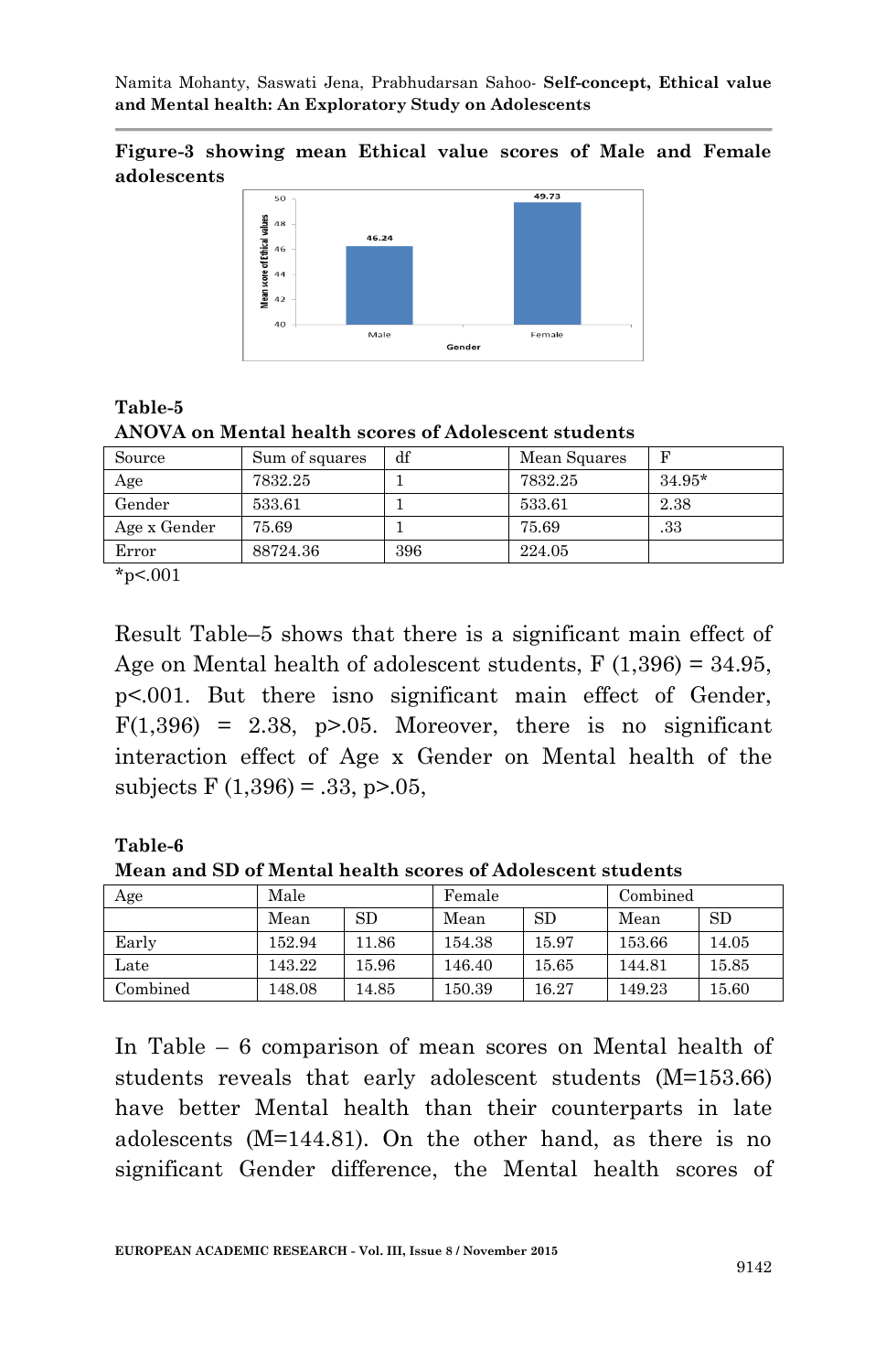females (M=150.39) and their Male counterparts (M=148.08) are comparable.

### **Figure-4 showing Mean Mental health scores of Early and Late adolescence**



### **Table-7**

**Inter-correlation among Self-concept, Ethical values and Mental health**

| Self-Concept | Ethical Values | Mental Health |
|--------------|----------------|---------------|
|              | $273*$         | $532*$        |
|              |                | $.270*$       |
|              |                |               |
|              |                |               |

 $df = 398, *p < .001$ 

In Table-7 inter-correlation (r) values indicate that Self-concept has a significant positive relationship with Ethical values (r= .273, df = 398, p < .001) and Mental health ( $r = .532$ , df = 398, p < .001). In addition to this, a significant positive relationship is found between Ethical values and Mental health of the adolescents ( $r = .270$ , df = 398, p< .001).

### **Discussion and Conclusion**

The present study primarily focused to determine the role of age and gender of adolescents on their Self-concept, Ethical values and Mental health. As all these variables are extremely crucial for having a healthy life during adolescence and also for leading a healthy personal and social life in later phases of life. Therefore, these aspects need to be handled with optimum care and the sensitivity.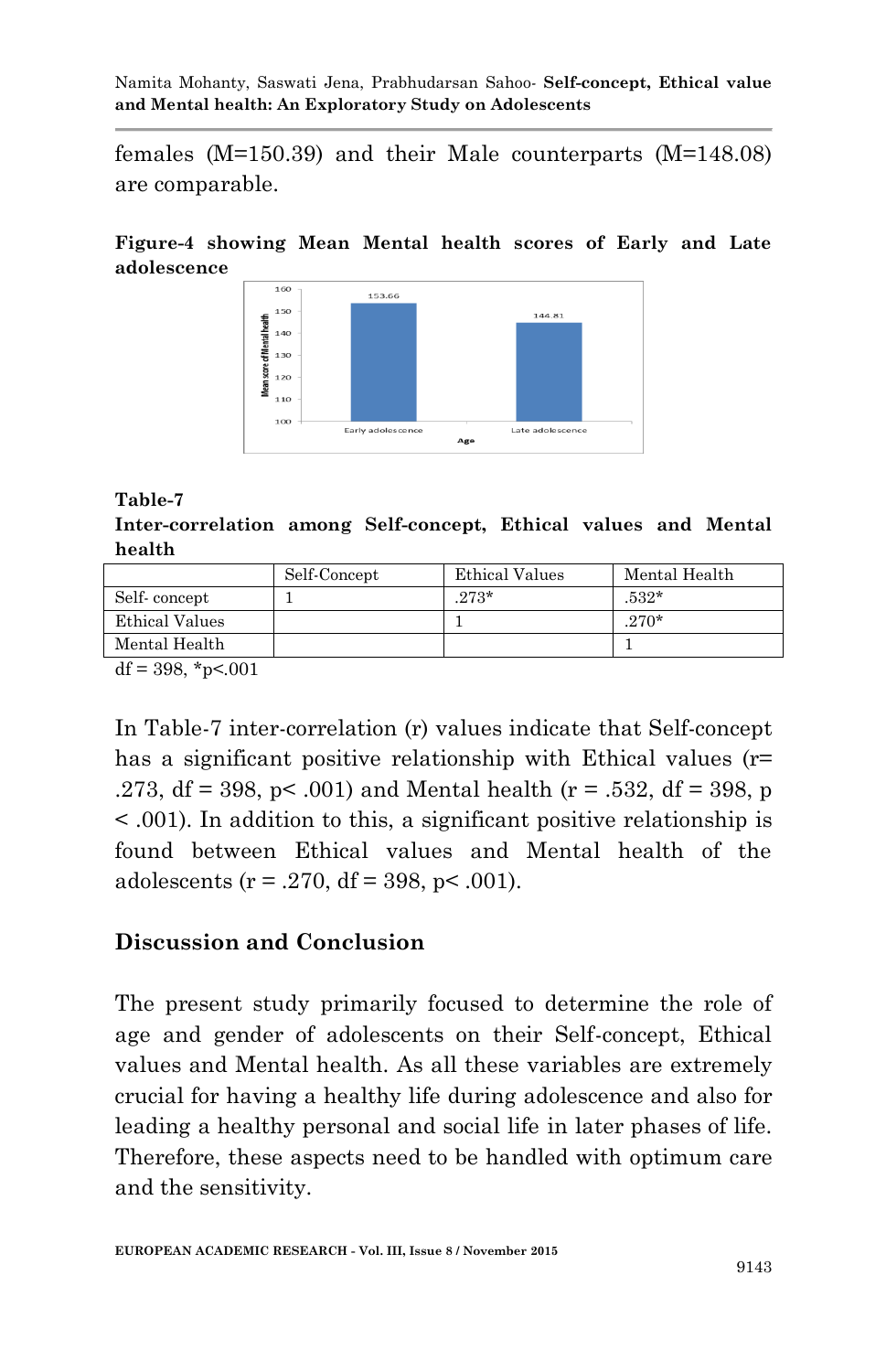Results of the present have revealed that age plays a significant role on the Self-concept and Mental health of adolescents whereas gender influences their Self-concept as well as Ethical values. Early adolescents in the age group of 14-15years have higher Self-concept and better Mental health than their counterparts in late adolescents in the age group of 16-17 years. On the other hand, females possess higher Self-concept and higher Ethical values than the male adolescents. In all societies, adolescence is about growing up, moving from the immaturity of childhood into the maturity of adulthood and of preparation for the future (Steinberg, 2008).Compared to different life-stages, except childhood, adolescence is the one, mostly marked by rapid and potentially tumultuous transition (Williams, Holmbeck, & Greenly, 2002). Many changes take place and the formations of many more new aspects begin at this stage. Adolescents experience numerous developmental challenges at varying pace, including increasing need for independence, evolving sexuality, transitioning through education, consolidating advanced cognitive abilities, negotiating changing relationships with family, peers and broader social connections and developing personal identity and healthy ethics (Cameronand Karabanow,2003). Based on the ongoing researches on self-concept, self-esteem, identity formation, it can be said that the phase of adolescence is the most important one for the development of self. As this period is marked by increased involvement in risk behavior which eventually promotes poor adult behavior, careful supervision is required for safeguarding life and promoting well-being of the adolescents.

The awareness of self comes through the gradual process of adaptation to the environment (Piaget, 1969).Self-concept is about the self-knowledge and the belief about oneself regarding personality traits, physical characteristics, activities, values, goals, roles across different domains. It is defined as the value that an individual places on his or her own characteristics,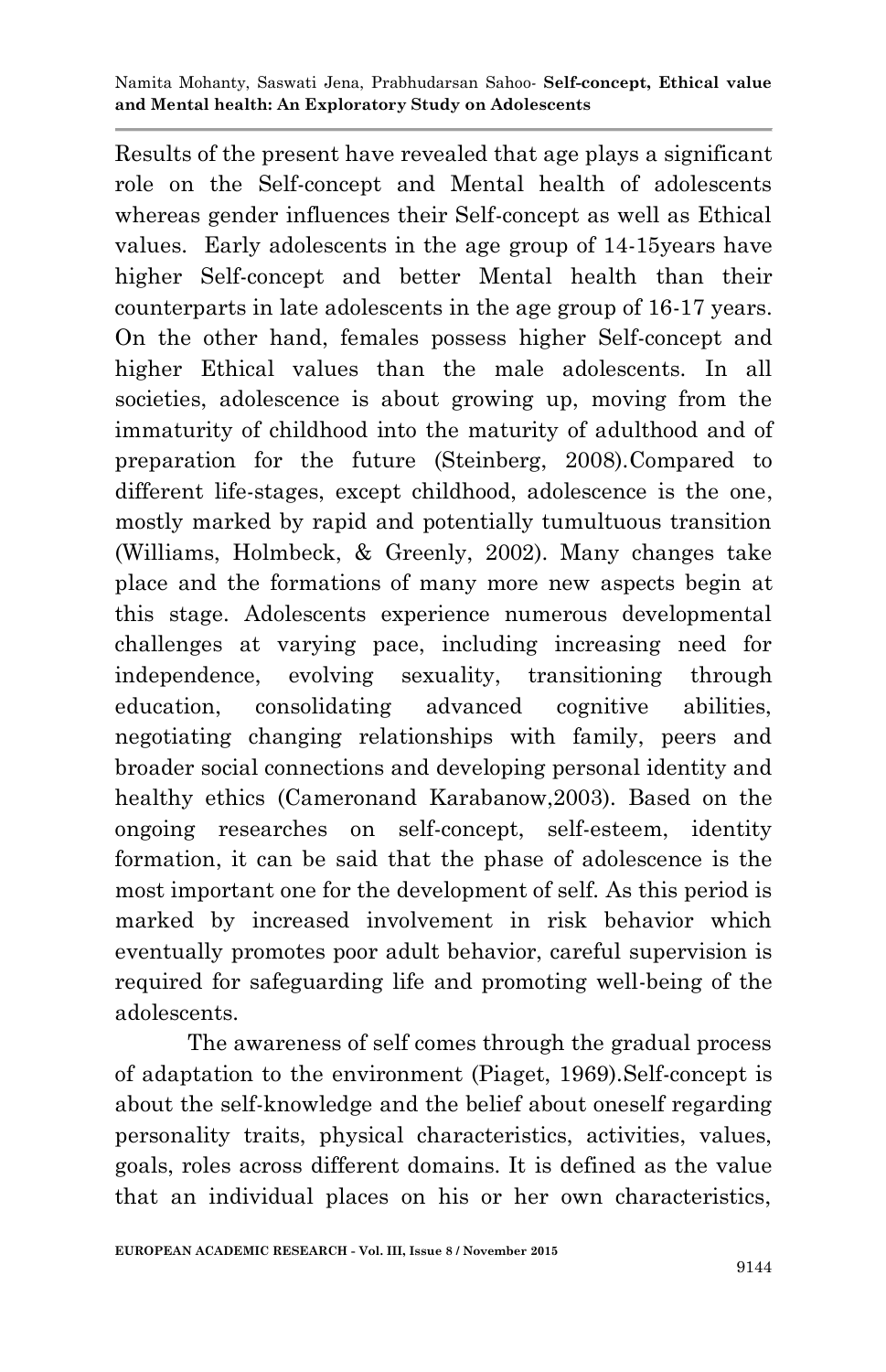qualities, abilities and actions (Woolfolk 2001). In other words, it is the totality of a complex, organized and dynamic system of learned beliefs, attitudes and opinion that each person holds to be true about his or her personal existence (Purkey, 1988).

Individuals with high self-concept tend to have confidence in their own abilities to make decision, expectations for successful outcomes and relationships that are characterized by respect and dignity (Tuttle and Tuttle, 2004). Physical changes, skill developments, skill evaluations and multiple role expectations are the main sources for the development of self-concept. Thus, age is considered to be a very important factor in Self-concept. There is also evidence to suggest that self-concept of children and adolescents is negatively correlated with chronological age and years of schooling in the research study of Wicker (1977) which supports the present research. Similarly another research study conducted by Parker (2010) revealed that early adolescents have a positive self-concept and there is a subsequent decline in self-concept as the adolescents move to higher classes or their transition to late adolescence, which also corroborates the present study. Thus, the finding has promising implications. Early years of adolescents have to be cashed on for yielding future benefits. Besides parental care and nurturance, supervision and monitoring on their thoughts and behavior patterns are essential. More so, teachers in schools need to help them in developing healthy self-concept, and continuously monitoring them.

Results of the present study also indicate that females have higher Self-concept than the males. The differences in thought process, emotional maturity and behavioral manifestation are quite obvious because of the differences in Gender. Therefore, Self-concept is no exception to this. The discrimination in treatment of adolescent boys and girls prevail in society. Boys are treated well and given more attention and importance than the girls in almost all societies. Self-concept is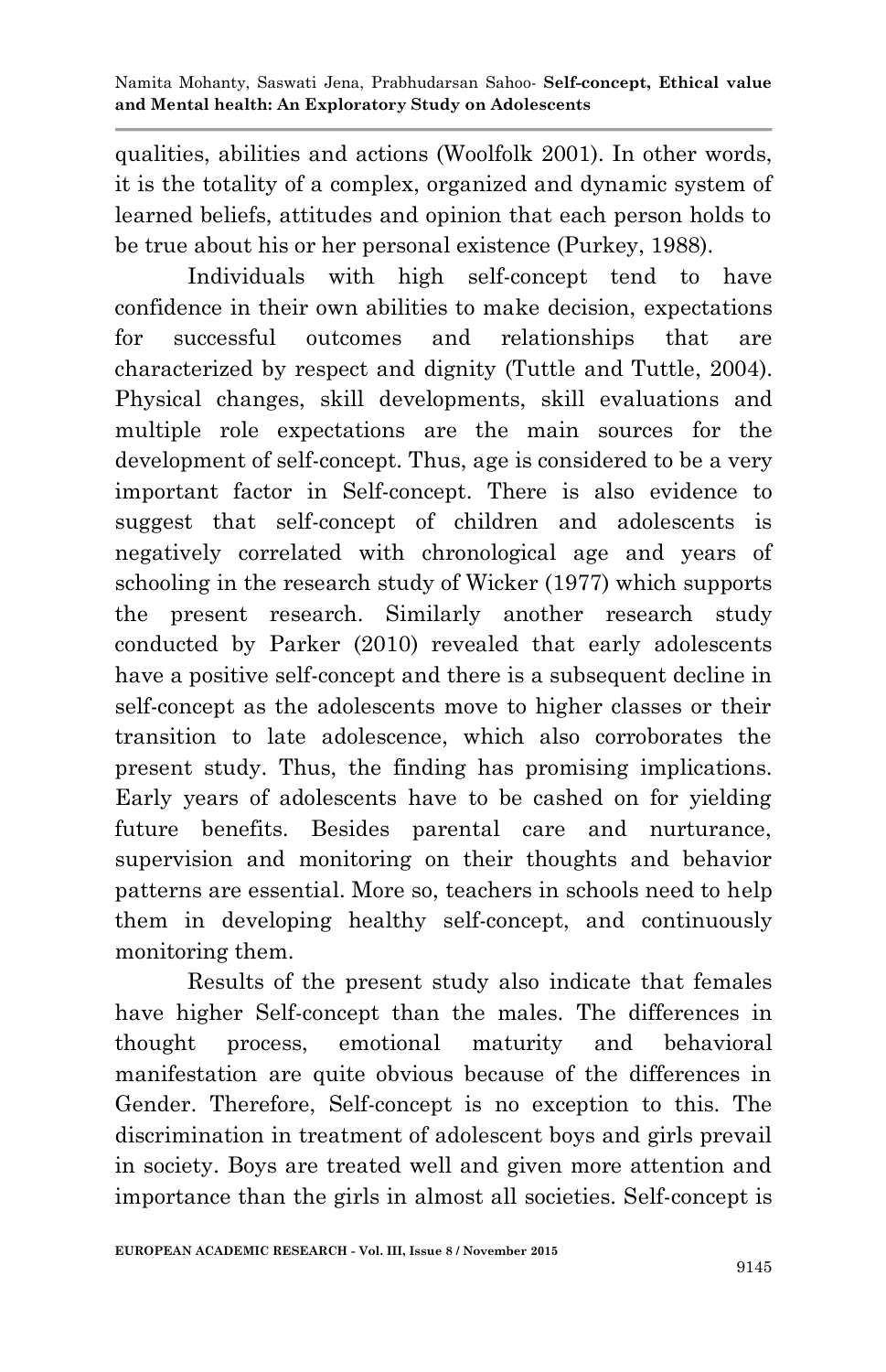the outcome of person"s views and beliefs about himself/herself and the socialization process. In one research study conducted by Pauriyal, Sharma &Gulati (2010), it has been reported that in total Self-concept and Gender differences were not significant because in domains like physical and intellectual Self-concept males scored higher than females whereas in domains like social and moral Self-concept females were better than males. This study deals with Self-concept as a whole and not with its different aspects. Thus, young female adolescents need to be encouraged and supported psychologically and socially for their upliftment and empowerment,

Regarding Ethical values, it has been observed that females are more ethical than the males. To put in perspective, ethics, values and morals are indispensable parts of our daily life. These traits are inculcated and nurtured very early in life by parents and other significant members of the family with the hope of creating an impartial, justified and non-biased society in future for the benefit of mankind. Though these three concepts are used with some ambiguity in their meanings but they should be clearly explained while teaching them to the members of new generation. Values are the personal fundamental beliefs regarding right or wrong, morals are the system of personal beliefs and ethics are all about our action to be right or wrong and to be more societal in nature (Navran,2010). An individual"s whole life is shaped by the ethic, morals and values he/she owns. It is generally assumed that gender plays a significant role in the manifestation of Ethical values among adolescents and female adolescents possess better ethical values than their male counterparts. However, in a research work Bhatia et al., (2007) viewed that there is no significant difference between male and female adolescents rather both of them have similar ethical beliefs and use almost similar processes for evaluation of ethical situations which does not support the findings of current study.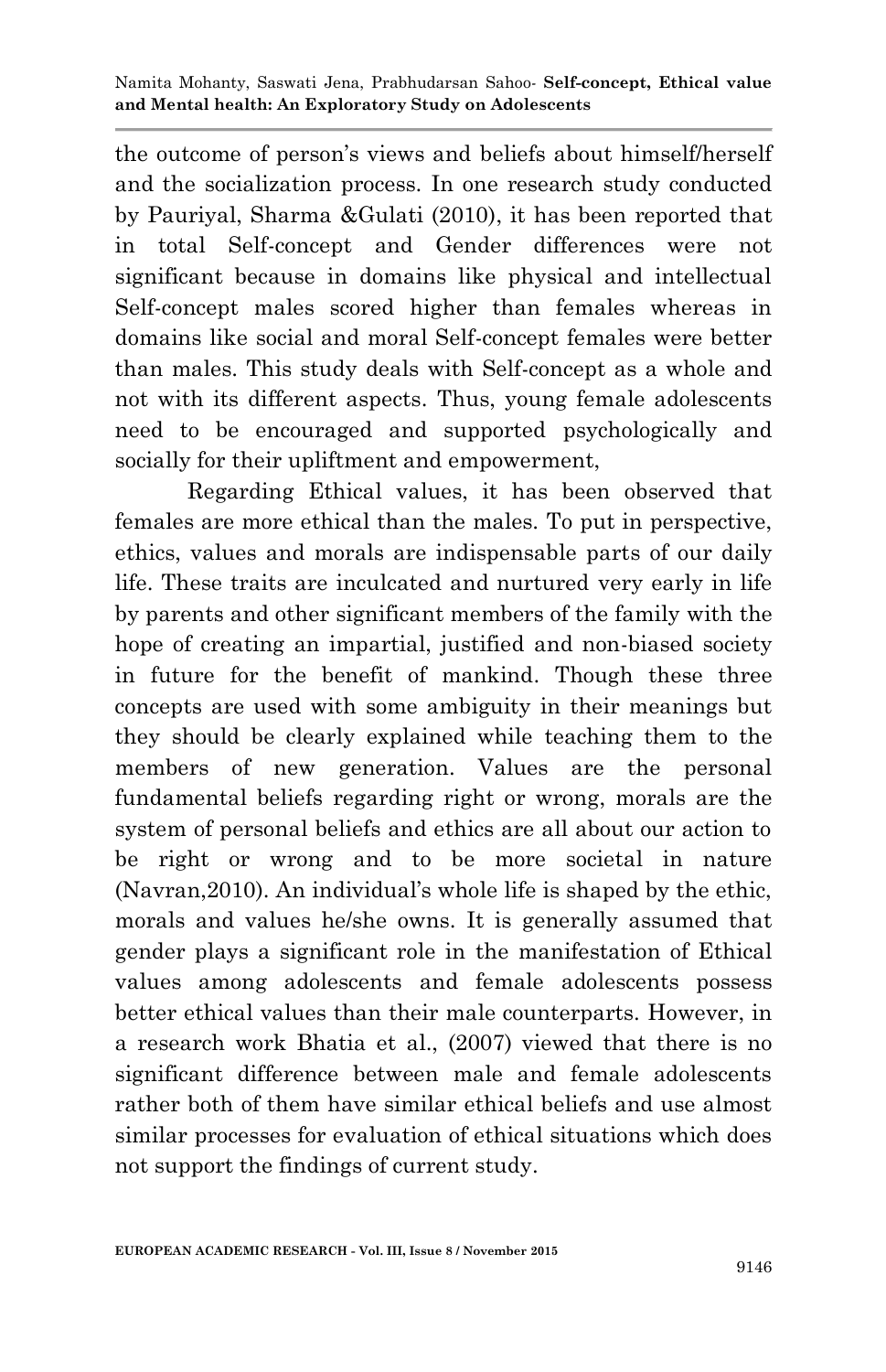However, appropriately nurtured ethical values prevent the degradation and deterioration of these values in our day-to-day life. Too much of restrictions, curbing of freedom, high academic aspirations, academic pressure, criticisms, influence of television especially easy access to adult sites in internet often push these adolescents in late teens for immediate gratification of needs without any impulse control or thoughts about the consequences of their behavior. Through individual and group counseling sessions; discussion between parents and teachers and awareness generation in schools on pro-social behavior, a positive mindset can be created among the adolescents to view them in a positive way and develop respect towards ethical values. The findings of the present study have far reaching implications in the context of gender role development. As females have better Self-concept and higher Ethical values, this should be taken cognizance of in the policy formulation for recruitment in different jobs of the youth. It is to be recognized, appreciated and implemented in the selection process of different jobs. Such a step is likely to enhance success rate of women in job performance compared to their male counterparts.

It has also been noticed in the study that age is a factor which affects Mental health as early adolescents have better Mental health compared to the late adolescents though there is no difference between males and females. Correlational analysis have further shown that Self-concept and Ethical values together promote Mental health among the adolescents which help them in making better adjustments in later life. Thus, early adolescence is an extremely crucial period for promoting Mental health. As it is a known fact that many problems relating to Mental health begin during adolescence and if remain unnoticed and uncared for, it will lead to all kinds of physical and psychological problems in adulthood. Rathi & Rastogi (2007) viewed that there is no significant difference in well-being between pre-adolescent and adolescent students but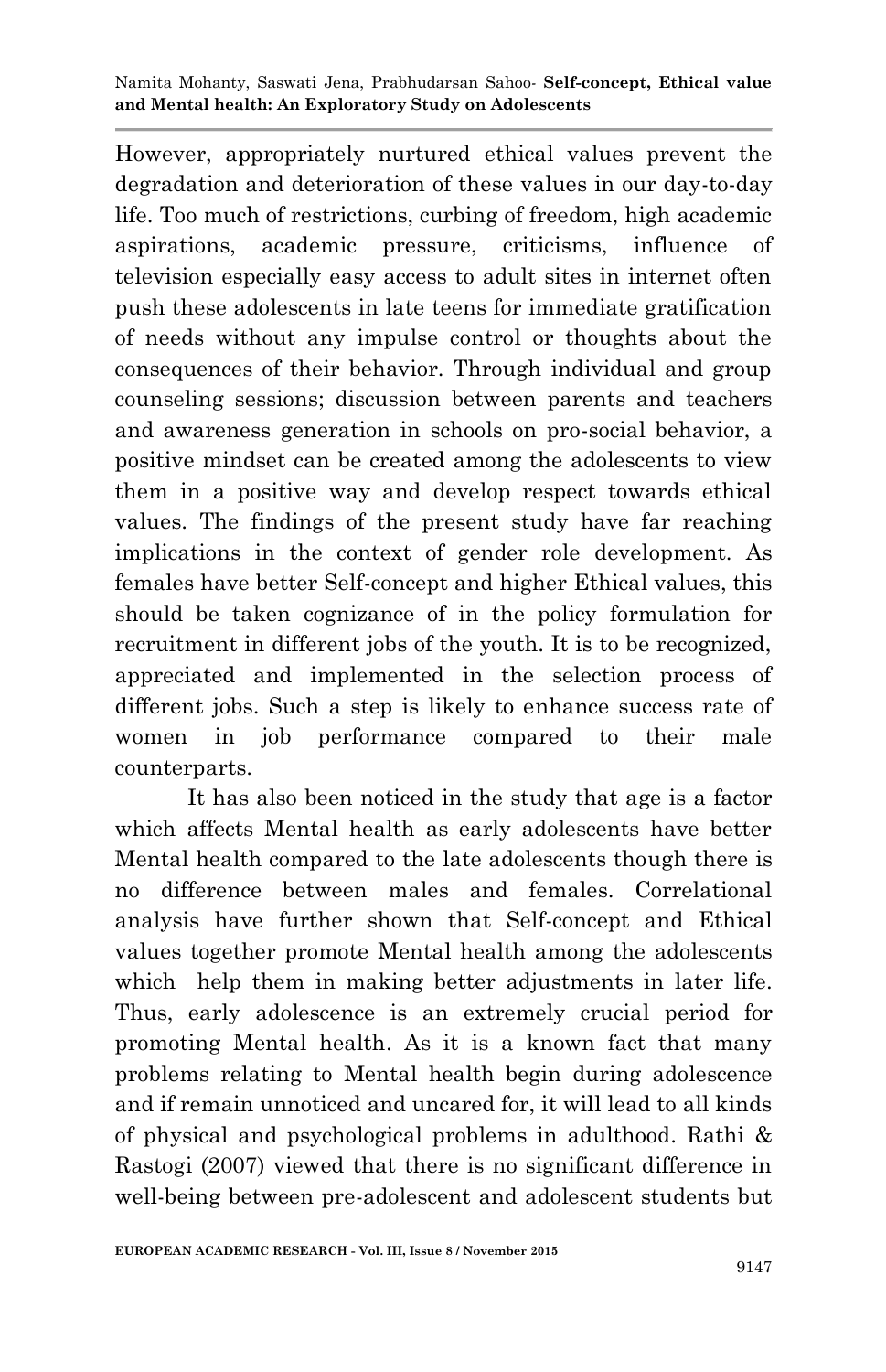the present finding carries weightage as there is a significant difference between early and late adolescence.

There is an immediate need to focus on promoting the Self-concept of adolescents by nourishing it both at home and school by parents and teachers respectively. Training them to love themselves, accept themselves and respect themselves without unhealthy comparisons with others will definitely promote self-confidence and self-assertiveness in them. Mental health of adolescents can be enhanced by introducing ethical value classes in schools. These values will not only help them to become productive and useful citizens of a society but alsoto protest and fight against unethical, unjust and corrupt social practices. Thus, in the process India with its large youth population will be able to serve the society in a much more effective way in the days to come.

### **REFERENCES**

- Baumeister, R. F. (1999). *The self in social psychology*. *Philadelphia, PA: Psychology Press (Taylor & Francis).*
- Bhatia, M. S., Bhasin, S. K., Upreti, R., Pandit, M. & Singh, N.P. (2007), A Study of Personal Values in Adolescents, *Delhi Psychiatry Journal Vol.10,* No.1
- Borba, M. (2001).*Building Moral Intelligence*. San Francisco: Jossey-Bass.
- Bracken, B. A. (1992).*Examiner's Manual for the Multidimensional Self-esteem Scale.* Austin, TX: Pro-Ed.
- Cameron, G. & Karabanow, J. (2003).The nature and effectiveness of programme models for adolescents at risk of entering the formal child protection system. *Child Welfare, 82 (4)*, 443-474.
- Felker, D. W.(1974). Building positive self-concepts. *Minneapolis, Minn.: Burgess Publishing Corp.*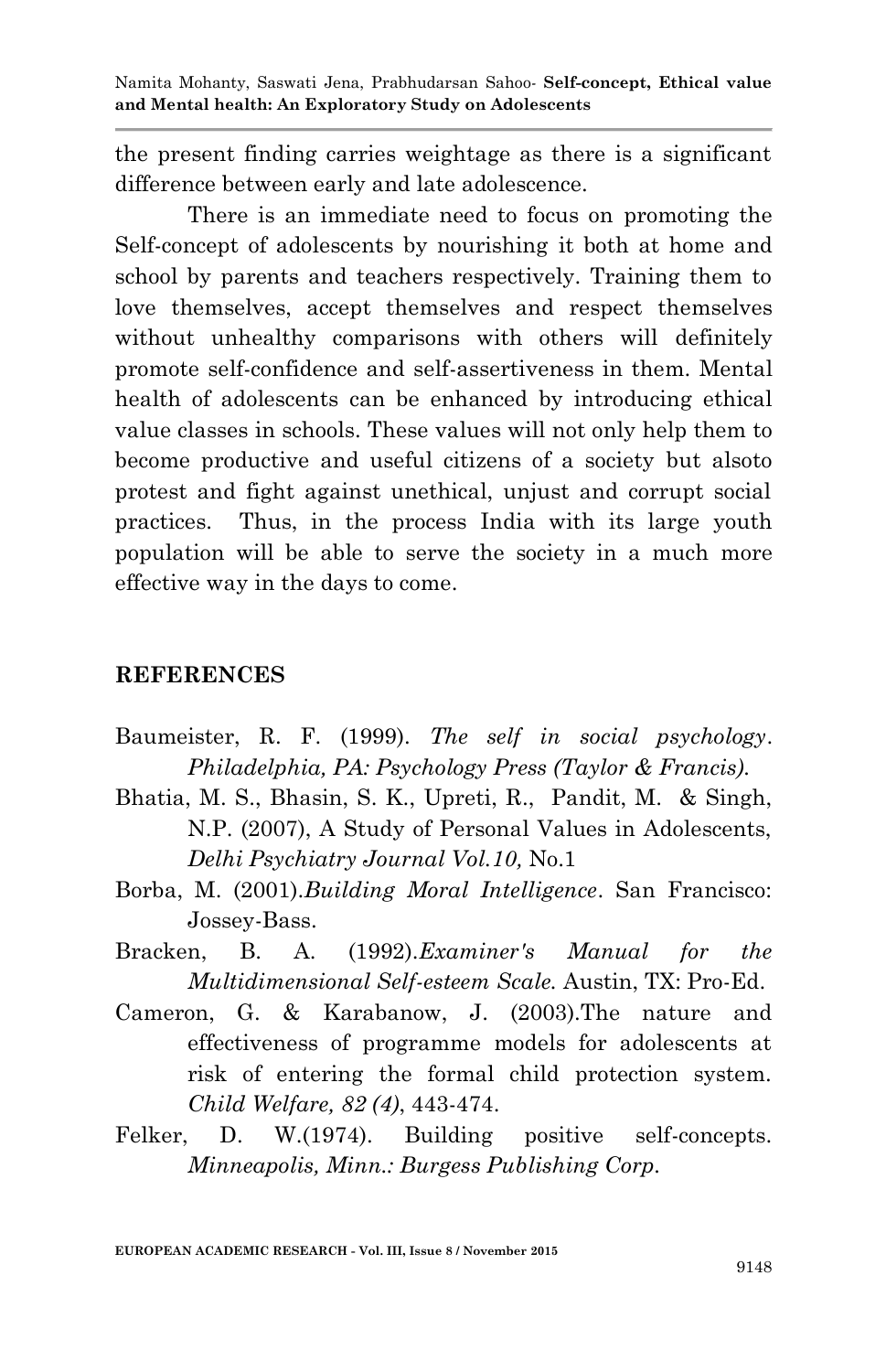Festinger, L. (1957). *A theory of cognitive dissonance.* Stanford, Calif.: Stanford University Press.

Lecky, P. (1951). *Self-consistency*. New York: Joland Press.

- Navaran, F. J. (2010). *Defining Values, Morals and Ethics*.Navran Associates, 73 Zephyr Lily Trail, Palm Coast, FL 32164, (386) 503-5926
- Parker, A. K, (2010), A Longitudinal Investigation of Young Adolescents" Self-concepts in Middle Grades, *Research on Middle Level Education (RMLE Online), Vol:10, No:10*
- Pastorino, E. E. & Doyle-Portillo, S. M. (2013). What Is Psychology? Essentials. *Belmont, CA: Wadsworth*
- Pauriyal, K., Sharma, S. & Gulati, J. (2010)**.**Developmental Trends in Self-concept of Urban Adolescents: Gender Differentials, *J Psychology, 1 (2)*: 113-118
- Piaget, J. (1969). *The Psychology of the Child*. London: Routledge and Kegan Paul.
- Purkey, B. (1988). The role of self in cognition and emotion. In T Dalgleish, MK Power (Eds.): *Handbook of Cognition and Emotion*. United Kingdom: Chichester, pp. 125-142.
- Rathi, N. & Rastogi, R. (2007). Meaning in Life and Psychological Well-Being in Pre-Adolescents and Adolescents, *Journal of the Indian Academy of Applied Psychology,* January*, Vol. 33*, No.1, 31-38.
- Santrock, J.W. (2007). *Adolescence*, Tata McGraw-Hill Edition, 11th edition.
- Shaffer, D., & Craft, L. (1999).Methods of adolescent suicide prevention.*Journal of Clinical Psychiatry, 60*(Suppl. 2), 70–74. **(**Cited in Mental Health: A Report of the Surgeon General, 1999).
- Steinberg, L.D. (2008). *Adolescence (8thed*.). Boston: McGraw-Hill Higher Education.
- Tolor, A., Tolor, B. & Blumin, S. (1977) Self-concept and locus of control in primary grade children identified as requiring